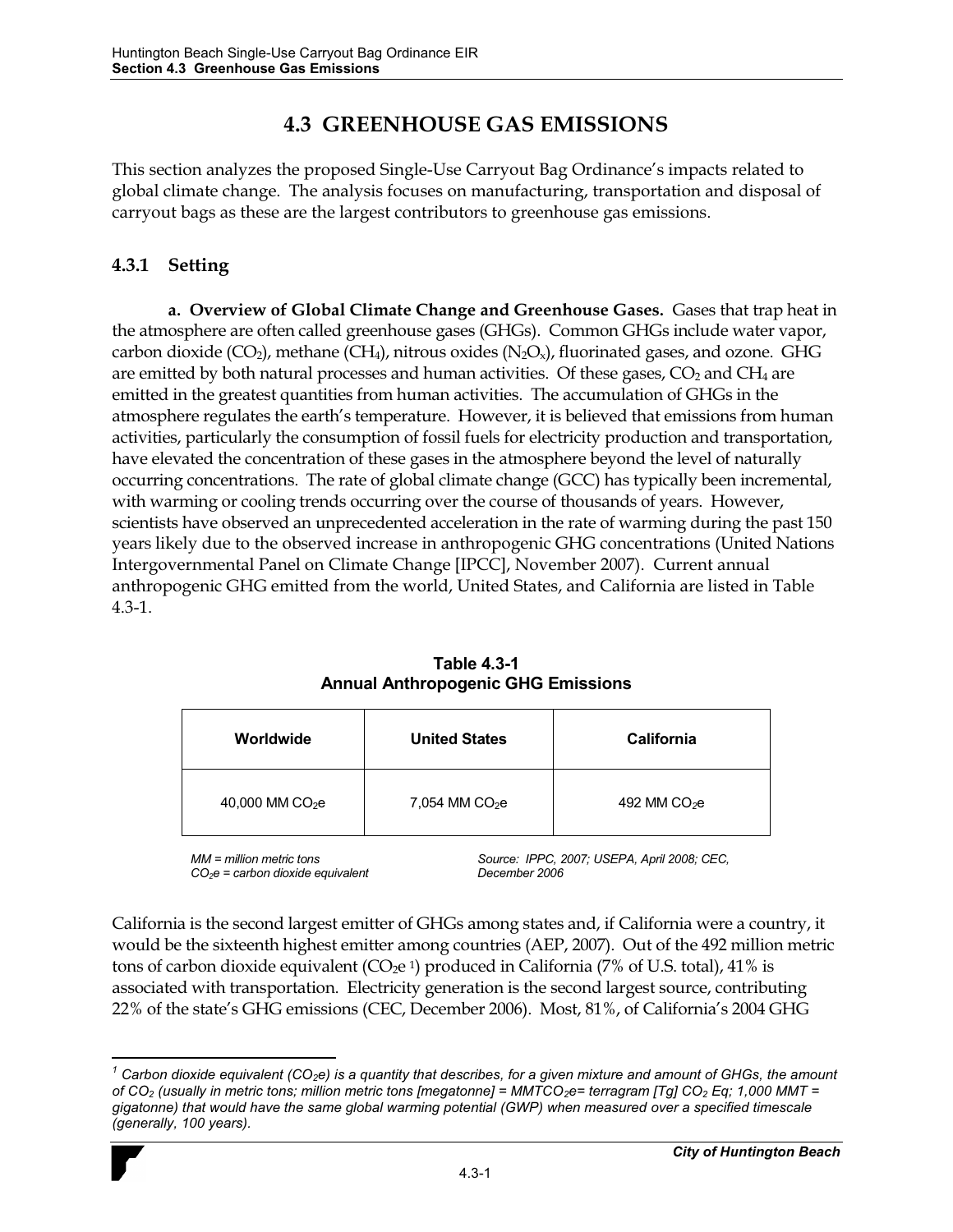emissions (in terms of CO<sub>2</sub>e) were CO<sub>2</sub> produced from fossil fuel combustion, with 2.8% from other sources of  $CO<sub>2</sub>$ , 5.7% from methane, and 6.8% from nitrous oxide (CEC, December 2006).

**b. Effects of Global Climate Change.** GCC has the potential to affect numerous environmental resources through potential impacts related to future air temperatures and precipitation patterns. Scientific modeling predicts that continued GHG emissions at or above current rates would induce more extreme climate changes during the 21<sup>st</sup> century than were observed during the 20<sup>th</sup> century. A warming of about  $0.2$ °C ( $0.36$ °F) per decade is projected, and there are identifiable signs that global warming could be taking place, including substantial ice loss in the Arctic (IPCC, 2007).

According to the California Energy Commission's (CEC) Draft Climate Action Team Biennial Report, potential impacts in California of global warming may include loss in snow pack, sea level rise, more extreme heat days per year, more high ozone days, more large forest fires, and more drought years (CEC, March 2009). Below is a summary of some of the potential effects reported by an array of studies that could be experienced in California as a result of global climate change.

Air Quality. Higher temperatures, conducive to air pollution formation, could worsen air quality in California. Climate change may increase the concentration of ground-level ozone, but the magnitude of the effect, and therefore its indirect effects, are uncertain. If higher temperatures are accompanied by drier conditions, the potential for large wildfires could increase, which, in turn, would further worsen air quality. However, if higher temperatures are accompanied by wetter, rather than drier conditions, the rains would tend to temporarily clear the air of particulate pollution and reduce the incidence of large wildfires, thereby ameliorating the pollution associated with wildfires. Additionally, severe heat accompanied by drier conditions and poor air quality could increase the number of heat-related deaths, illnesses, and asthma attacks throughout the state (CEC, March 2009).

Water Supply. Uncertainty remains with respect to the overall impact of GCC on future water supplies in California. Studies have found that, "considerable uncertainty about precise impacts of climate change on California hydrology and water resources will remain, until we have more precise and consistent information about how precipitation patterns, timing, and intensity will change" (California Department of Water Resources [DWR], 2006). For example, some studies identify little change in total annual precipitation in projections for California (California Climate Change Center [CCCC], 2006). Other studies show substantially more precipitation (DWR, 2006). Even assuming that climate change leads to long-term increases in precipitation, analysis of the impact of climate change is further complicated by the fact that no studies have identified or quantified the runoff impacts that such an increase in precipitation would have in particular watersheds (CCCC, 2006). Also, little is known about how groundwater recharge and water quality will be affected (Id.). Higher rainfall could lead to greater groundwater recharge, although reductions in spring runoff and higher evapotranspiration could reduce the amount of water available for recharge (Ibid.).

The California Department of Water Resources (DWR, 2006) report on climate change and effects on the State Water Project (SWP), the Central Valley Project, and the Sacramento-San Joaquin Delta concludes that "[c]limate change will likely have a significant effect on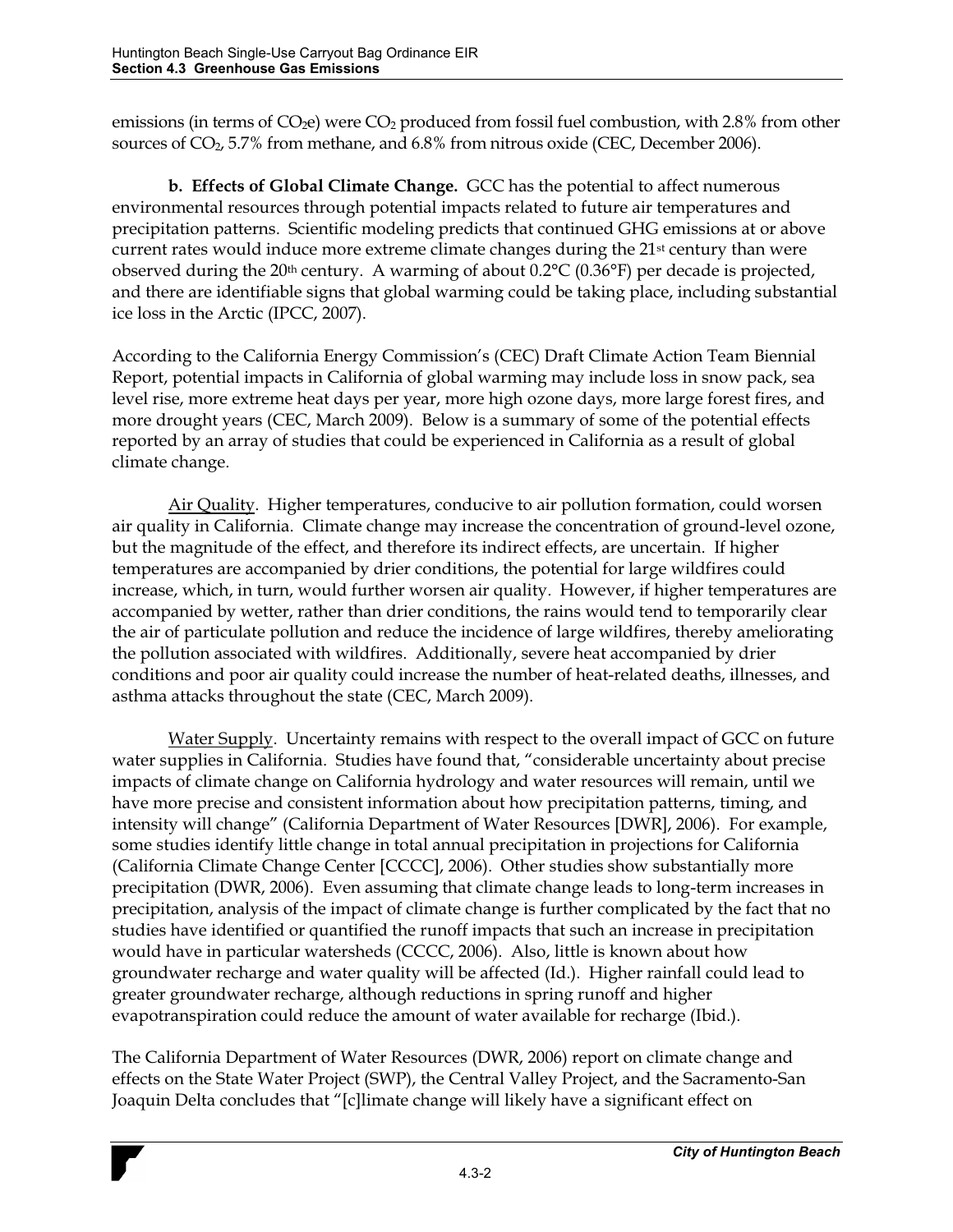California's future water resources... [and] future water demand." DWR also reports that  $\degree$  much uncertainty about future water demand [remains], especially [for] those aspects of future demand that will be directly affected by climate change and warming. While climate change is expected to continue through at least the end of this century, the magnitude and, in some cases, the nature of future changes is uncertain" (DWR, 2006).

This uncertainty serves to complicate the analysis of future water demand, especially where the relationship between climate change and its potential effect on water demand is not well understood (DWR, 2006). DWR adds that "[i]t is unlikely that this level of uncertainty will diminish significantly in the foreseeable future." Still, changes in water supply are expected to occur, and many regional studies have shown that large changes in the reliability of water yields from reservoirs could result from only small changes in inflows (Kiparsky, 2003; DWR, 2006; Cayan, 2006, Cayan, D., et al, 2006).

Hydrology. As discussed above, climate changes could potentially affect: the amount of snowfall, rainfall, and snow pack; the intensity and frequency of storms; flood hydrographs (flash floods, rain or snow events, coincidental high tide and high runoff events); sea level rise and coastal flooding; coastal erosion; and the potential for salt water intrusion. Sea level rise may be a product of climate change through two main processes: expansion of sea water as the oceans warm and melting of ice over land. A rise in sea levels could result in coastal flooding and erosion and could jeopardize California's water supply. Increased storm intensity and frequency could affect the ability of flood-control facilities, including levees, to handle storm events.

Agriculture. California has a \$30 billion agricultural industry that produces half of the country's fruits and vegetables. Higher  $CO<sub>2</sub>$  levels can stimulate plant production and increase plant water-use efficiency. However, if temperatures rise and drier conditions prevail, water demand could increase; crop-yield could be threatened by a less reliable water supply; and greater ozone pollution could render plants more susceptible to pest and disease outbreaks. In addition, temperature increases could change the time of year certain crops, such as wine grapes, bloom or ripen, and thereby affect their quality (CCCC, 2006).

Ecosystems and Wildlife. Climate change and the potential resulting changes in weather patterns could have ecological effects on a global and local scale. Increasing concentrations of GHGs are likely to accelerate the rate of climate change. Scientists expect that the average global surface temperature could rise as discussed previously: 1.0-4.5°F (0.6-2.5°C) in the next 50 years, and  $2.2{\text -}10^{\circ}F (1.4{\text -}5.8^{\circ}C)$  in the next century, with substantial regional variation. Soil moisture is likely to decline in many regions, and intense rainstorms are likely to become more frequent. Sea level could rise as much as two feet along most of the U.S. coast. Rising temperatures could have four major impacts on plants and animals: (1) timing of ecological events; (2) geographic range; (3) species' composition within communities; and (4) ecosystem processes, such as carbon cycling and storage (Parmesan, 2004; Parmesan, C. and H. Galbraith, 2004). In addition, increased CO2 that is absorbed by the oceans could increase the acidity of the oceans and cause direct and indirect effects on organisms and their habitats such as coral reefs (The Royal Society, 2005).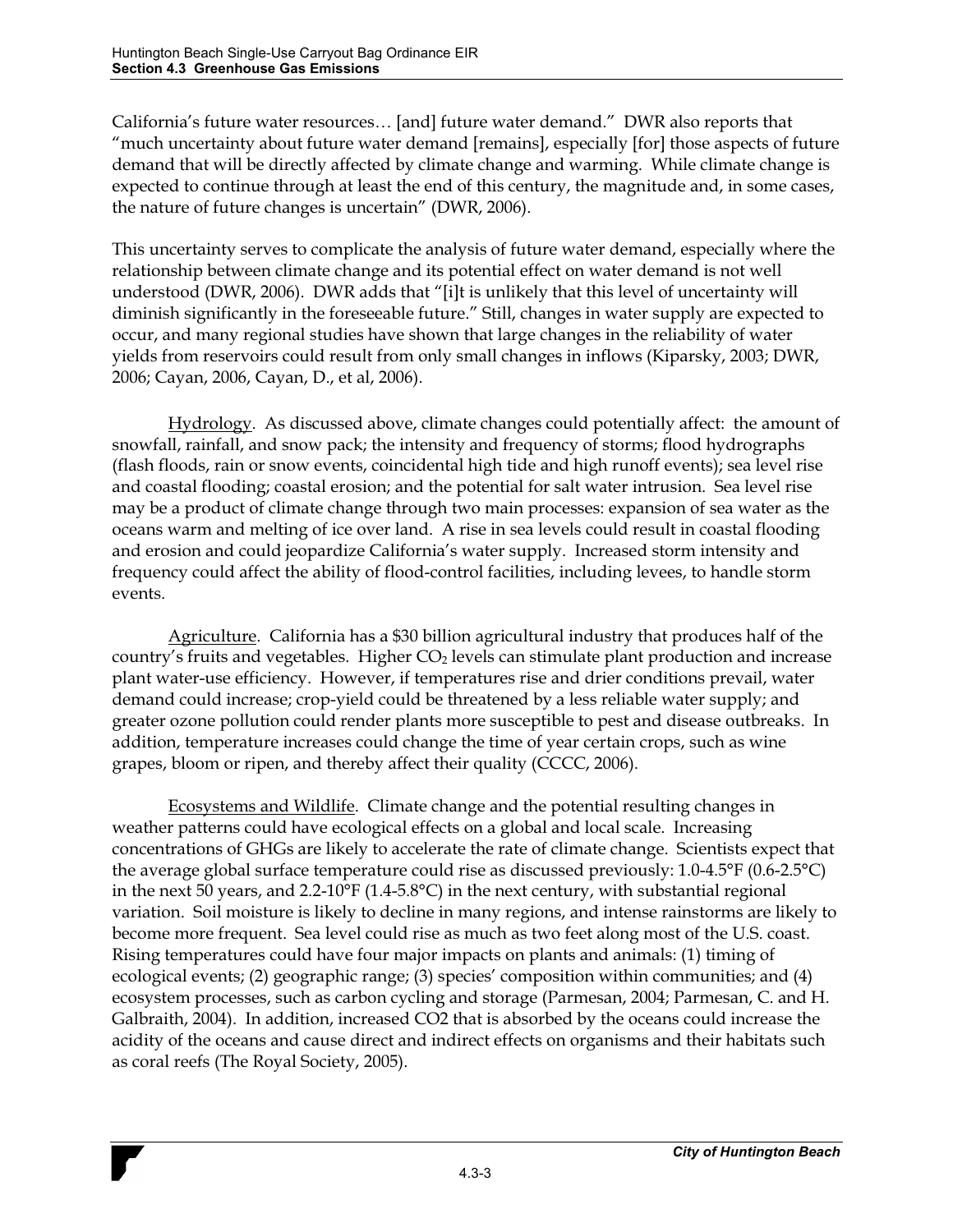While the above mentioned potential impacts identify the possible effects of climate change at a global and potentially statewide level, in general scientific modeling tools are currently unable to predict what impacts would occur locally.

 **c. Greenhouse Gas Emissions from Carryout Bags.** Carryout bags have the potential to contribute to the generation of GHGs either through emissions associated with manufacturing process, truck trips delivering carryout bags to retailers or through disposal during landfill degradation. Each is summarized below.

 Manufacturing Process. The manufacturing process to make carryout bags requires fuel and energy consumption which creates GHG emissions including  $CO<sub>2</sub>$ ,  $CH<sub>4</sub>$ , N<sub>2</sub>O<sub>x</sub>, fluorinated gases, and ozone. In addition, fertilizers that are used on crops for resources such as cotton or pulp which are then utilized in the manufacturing of carryout bags also have the potential to emit  $N_2O_x$ . The amount of GHG emissions varies depending on the type and quantity of carryout bags produced. Compared to truck trips and disposal, the manufacturing process is the largest emitter of GHGs due to the high volume of fuel and energy consumption that is used during the process.

 Truck Trips. Delivery trucks that transport carryout bags from manufacturers or distributors to the local retailers in Huntington Beach also create GHG emissions. GHG emissions from truck trips result primarily from the combustion of fossil fuels and include  $CO<sub>2</sub>$ , CH4, and N2O. As discussed in the *Transportation/Circulation* section of the Initial Study (see Appendix A), based on a baseline population estimate in Huntington Beach of approximately 191,677 persons and a statewide estimate of approximately 533 plastic bags used per person per year, retail customers in the City of Huntington Beach currently use an estimated 102,198,343 plastic bags per year. Assuming 2,080,000 plastic bags per truck load (City of Santa Monica Single-use Carryout Bag Ordinance Final EIR, January 2011; refer to Appendix A), this number of plastic bags would require approximately 49 truck trips per year to deliver these plastic carryout bags in Huntington Beach.

 Disposal/Degradation. Once disposed of by customers, carryout bags that are not recycled are deposited to a landfill where they are left to decompose and degrade. Depending on the type and materials used, a carryout bag will degrade at various rates. When carryout bag materials degrade in anaerobic conditions at a landfill, CH4 is emitted. This contributes to GCC (Green Cities California MEA, 2010).

*GHG Emission Rates per Bag*. Various studies have estimated GHG emissions for the different carryout bags (single-use plastic, paper or reusable bags) to determine a per bag GHG emissions rate. The Boustead Report (2007) compared single-use plastic and paper carryout bags and assumed that one paper bag could carry the same quantity of groceries as 1.5 plastic bags. Based on the Boustead Report (2007), 1,500 single-use plastic bags would generate 0.04 metric tons of Carbon Dioxide Equivalent  $(CO<sub>2</sub>e)$  as a result of manufacturing, transportation, and disposal. Based on the Scottish Report (AEA Technology, 2005), through the manufacturing, transportation, and disposal of a single-use paper bag, GHG emissions result in 3.3 times the emissions compared to the manufacturing, use and disposal of a single-use plastic bag. Thus, using the single-use plastic bag GHG emissions rate of 0.04 CO<sub>2</sub>e per 1,500 from the Boustead Report, single-use paper bags would emit 0.132 CO<sub>2</sub>e per 1,000 bags. If only used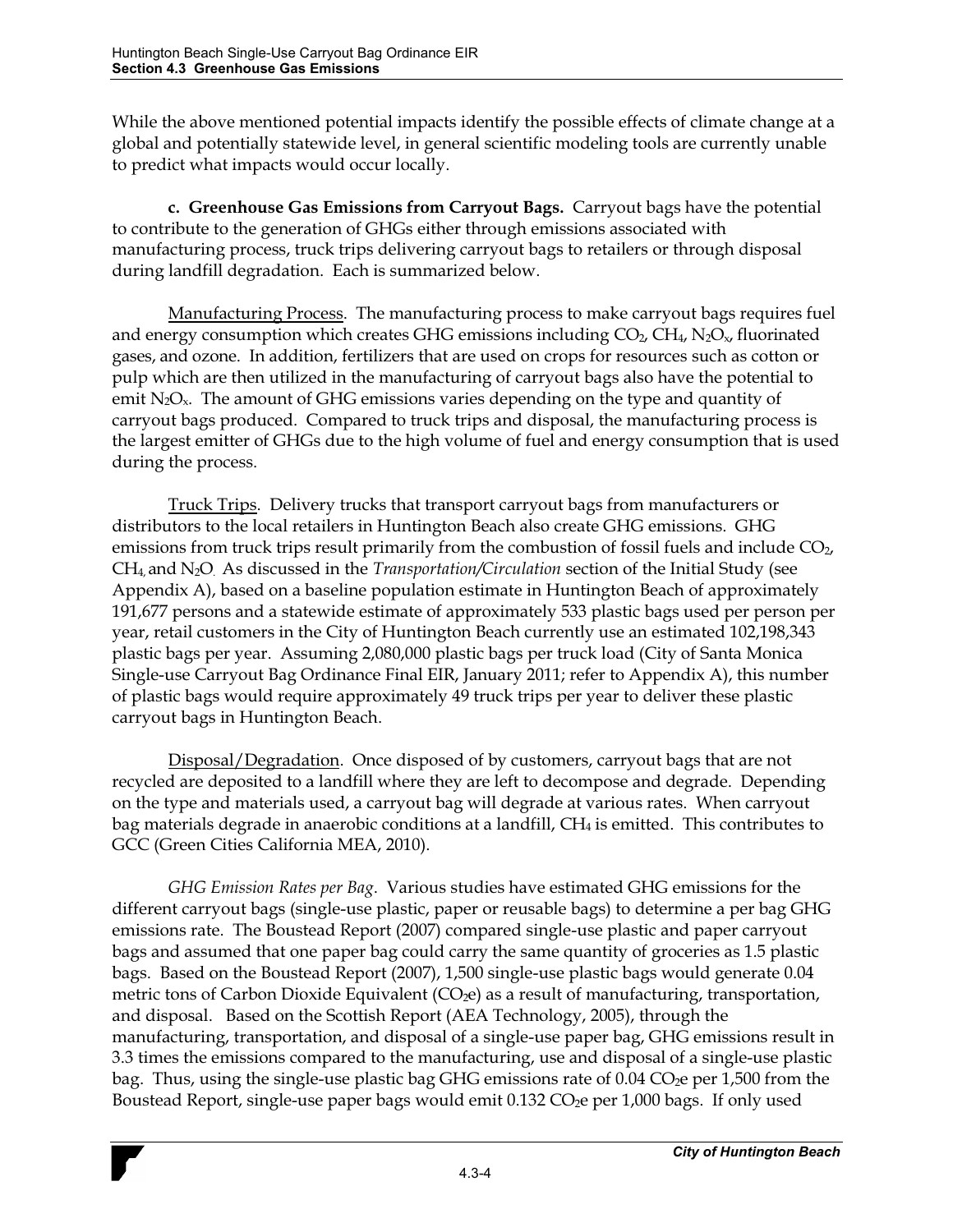once, the manufacturing, use and disposal of a reusable LDPE carryout bag results in 2.6 times the GHG emissions of a single-use HDPE plastic bag (AEA Technology, 2005). Thus, reusable LDPE carryout bags would emit  $0.104$  CO<sub>2</sub>e per 1,000 bags (if used only once) (Stephen L. Joseph, 2009; AEA Technology, 2005; Ecobilan, 2004; Green Cities California MEA, 2010; and, City of Santa Monica Single-use Carryout Bag Ordinance Final EIR, January 2011). However, it should be noted that if used over 20 times, a reusable LDPE carryout bag results in 0.1 times the GHG emissions of a single-use HDPE plastic bag (AEA Technology, 2005). The analysis used above uses the LDPE carryout bag as a representation of reusable bags in evaluating greenhouse gas impacts. There is no known available Life Cycle Assessment that evaluates all types of reusable bags (canvas, cotton, calico, etc.) with respect to potential GHG emissions. However, given the high rate of reuse by all types of reusable bags (up to 125 uses, as defined in the proposed Ordinance), the GHG emissions from these bags, when compared to the single-use plastic and paper carryout bags, are expected to be comparable to the LPDE bag or lower.

Table 4.3-2 lists the current GHG emissions associated with the manufacturing, transportation and disposal of carryout bags in Huntington Beach using the per bag GHG emissions rates discussed above and the estimated existing single-use plastic carryout bags used in Huntington Beach. As discussed in Section 4.1, *Air Quality*, based on a baseline population estimate in Huntington Beach of approximately 191,677 persons and a statewide estimate of approximately 533 plastic bags used per person per year, retail customers in the City of Huntington Beach currently use an estimated 102,198,343 plastic bags per year. As shown in Table 4.3-2, overall GHG emissions associated with plastic carryout bag use in Huntington Beach are 2,725  $CO<sub>2</sub>e$ per year or approximately 0.014 CO<sub>2</sub>e per person per year.

| <b>Bag Type</b>       | <b>Existing</b><br><b>Number of Bags</b><br><b>Used per Year</b> | <b>GHG</b><br><b>Impact Rate</b><br>per Bag | $CO2$ e<br>(metric<br>tons) | CO <sub>2</sub> e per<br>year<br>(metric<br>tons) | CO <sub>2</sub> e<br>per<br>Person <sup>3</sup> |
|-----------------------|------------------------------------------------------------------|---------------------------------------------|-----------------------------|---------------------------------------------------|-------------------------------------------------|
| Single-use<br>Plastic | 102,198,343*                                                     | 1.0                                         | $0.04$ per<br>1,500 bags**  | 2,725.3                                           | 0.014                                           |
|                       |                                                                  |                                             | <b>Total</b>                | 2,725                                             | 0.014                                           |

#### **Table 4.3-2 Existing Greenhouse Gas Emissions from Carryout Bags in Huntington Beach**

*CO2e = Carbon Dioxide Equivalent units* 

*Source:* 

*<sup>\*</sup> Approximate estimate of reusable bags purchased in one year by Huntington Beach retail customers.*

*<sup>\*\*</sup> Based on Boustead Report, 2007; Santa Monica Single-use Carryout Bag Ordinance Final EIR, January 2011.* 

<sup>\*\*\*</sup>Based on AEA Technology "Scottish Report, 2005; Santa Monica Single-use Carryout Bag Ordinance Final *EIR, January 2011.* 

*<sup>&</sup>lt;sup>3</sup> Emissions per person are divided by the existing population of Huntington Beach*  $-191,677$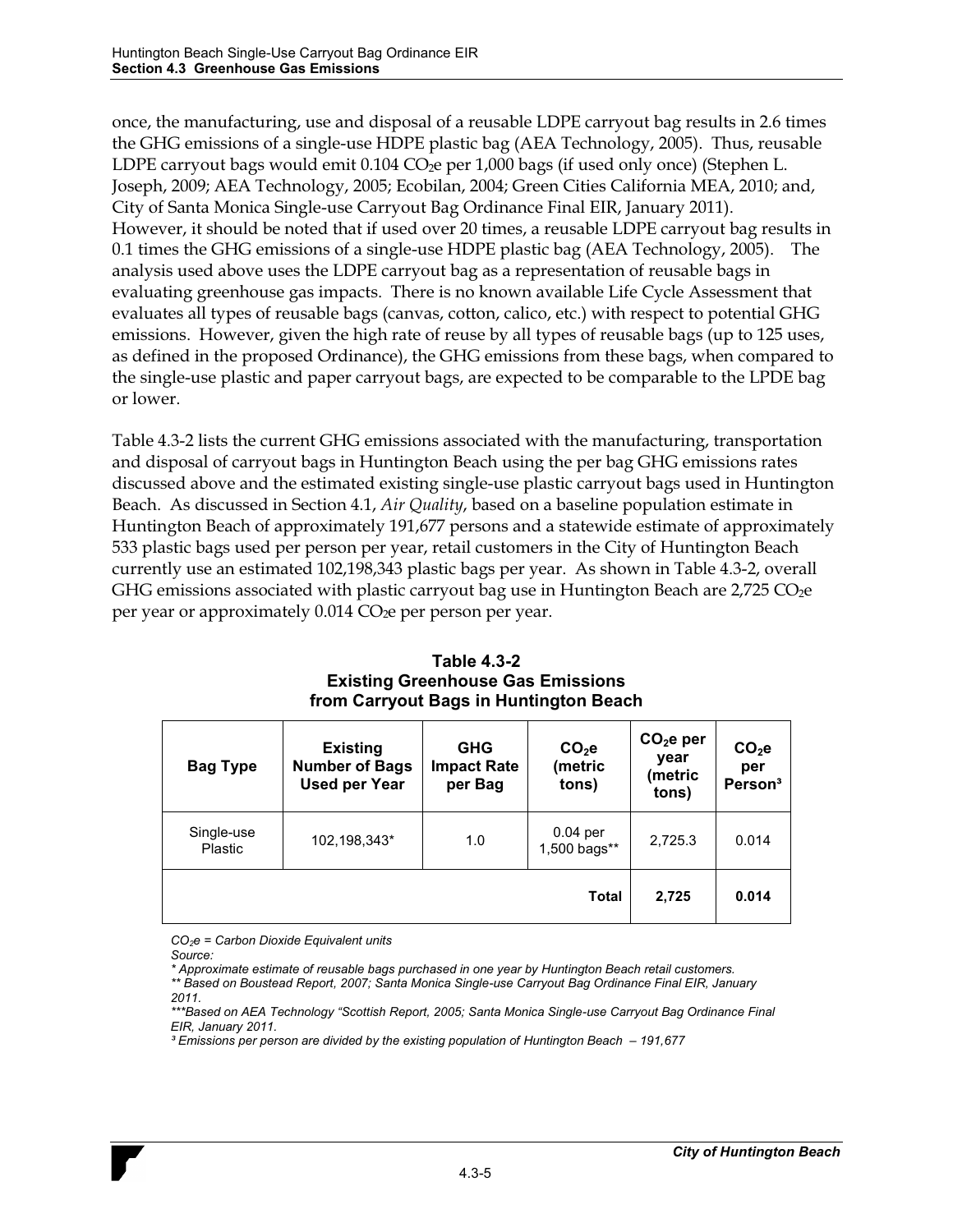### **d. Regulatory Setting.**

International and Federal Regulations. The United States is, and has been, a participant in the United Nations Framework Convention on Climate Change (UNFCCC) since it was signed on March 21, 1994. The Kyoto Protocol is a treaty, made under the UNFCCC, and was the first international agreement to regulate GHG emissions. It has been estimated that if the commitments outlined in the Kyoto Protocol are met, global GHG emissions could be reduced by an estimated 5% from 1990 levels, during the first commitment period of 2008–2012. Although the United States is a signatory to the Kyoto Protocol, Congress has not ratified the Protocol and the United States has not bound itself to the Protocol's commitments (UNFCCC, 2007)

The United States is currently using a voluntary and incentive-based approach toward emissions reductions in lieu of the Kyoto Protocol's mandatory framework. The Climate Change Technology Program (CCTP) is a multi-agency research and development coordination effort (led by the Secretaries of Energy and Commerce) that is charged with carrying out the President's National Climate Change Technology Initiative (USEPA, December 2007; http://www.epa.gov/climatechange/policy/cctp.html).

To date, the United States Environmental Protection Agency (EPA) has not regulated GHGs under the Clean Air Act; however, the U.S. Supreme Court in *Massachusetts v. EPA* (April 2, 2007) held that the EPA can, and should, consider regulating motor-vehicle GHG emissions. On June 30, 2009, the EPA granted California's request for a waiver to directly limit GHG tailpipe emissions for new motor vehicles beginning with the current model year. On December 7, 2009, the EPA determined that emissions of GHGs contribute to air pollution that "endangers public health and welfare" within the meaning of the Clean Air Act. This action finalizes the EPA's "endangerment determination" initially proposed on April 17, 2009, and now obligates the EPA to regulate GHG emissions from new motor vehicles. This finding sets the stage for the inevitable regulation under the Clean Air Act of GHG emissions from a wide range of stationary and mobile sources unless Congress preempts such regulation by enacting climate change legislation. Although the EPA has not yet promulgated federal regulations limiting GHG emissions, further action is pending.

California Regulations. Assembly Bill (AB) 1493, requiring the development and adoption of regulations to achieve "the maximum feasible reduction of greenhouse gases" emitted by noncommercial passenger vehicles, light-duty trucks, and other vehicles used primarily for personal transportation, was signed into law in September 2002. In 2005, Executive Order S-3-05 established statewide GHG emissions reduction targets. S-3-05 provides that by 2010, emissions shall be reduced to 2000 levels; by 2020, emissions shall be reduced to 1990 levels; and by 2050, emissions shall be reduced to 80% of 1990 levels (CalEPA 2006).

In response to S-3-05, CalEPA created the Climate Action Team (CAT), which in March 2006, published the Climate Action Team Report (the "2006 CAT Report") (CalEPA, 2006). The 2006 CAT Report identified a recommended list of strategies that the state could pursue to reduce GHG emissions. These are strategies that could be implemented by various state agencies to ensure that the S-3-05 targets are met and can be met with existing authority of the state agencies. Strategies include the reduction of passenger and light duty truck emissions, the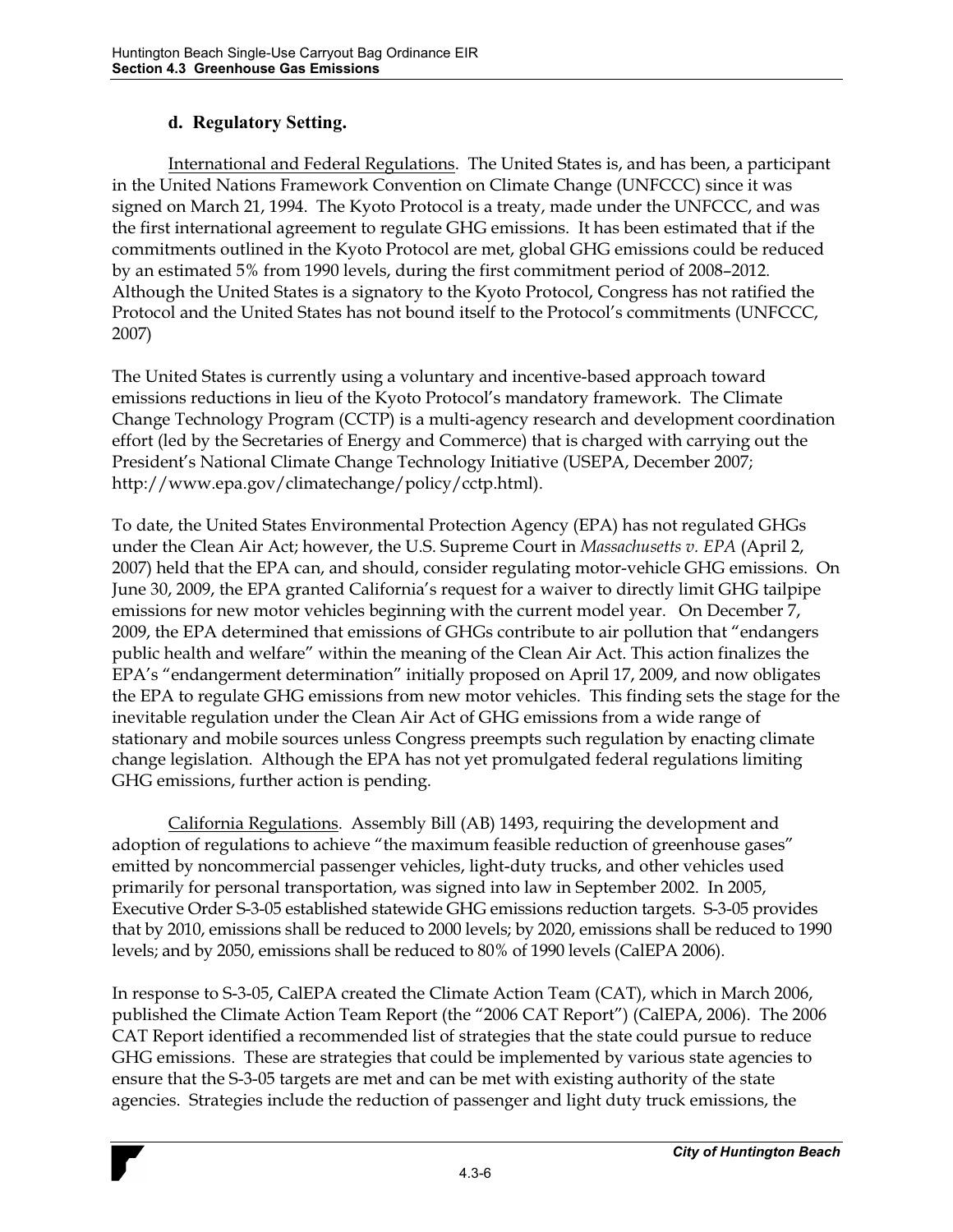reduction of idling times for diesel trucks, an overhaul of shipping technology/ infrastructure, increased use of alternative fuels, increased recycling, and landfill methane capture.

AB 32, the "California Global Warming Solutions Act of 2006," was signed into law in the fall of 2006. AB 32 required the ARB to adopt regulations to require reporting and verification of statewide GHG emissions. The ARB was required to produce a plan by January 1, 2009 to indicate how emission reductions will be achieved from major GHG sources via regulations, market mechanisms, and other actions. The bill requires achievement by 2020 of a statewide GHG emissions limit equivalent to 1990 emissions (essentially a 25% reduction below 2005 emission levels; the same requirement as under S-3-05), and the adoption of rules and regulations to achieve the maximum technologically feasible and cost-effective GHG emissions reductions.

In response to the requirements of AB 32, the ARB produced a list of 37 early actions for reducing GHG emissions in June 2007. The ARB expanded this list in October 2007 to 44 measures that have the potential to reduce GHG emissions by at least  $42$  million metric tons of  $CO<sub>2</sub>$  emissions by 2020, representing about 25% of the estimated reductions needed by 2020 (ARB, October 2007). After completing a comprehensive review and update process, the ARB approved a 1990 statewide GHG level and 2020 limit of 427 MMT CO<sub>2</sub>e. The scoping plan required under AB 32 was approved by the ARB Board on December 12, 2008, and it provides the outline for actions to reduce GHG in California. The scoping plan has a range of GHG reduction actions, which include direct regulations, alternative compliance mechanisms, monetary and non-monetary incentives, voluntary actions, market-based mechanisms such as a cap-and-trade system, and an AB 32 cost of implementation fee regulation to fund the program.

Senate Bill (SB) 97, signed in August 2007, acknowledges that GCC is an environmental issue that requires analysis under CEQA. In December 2009, the California Resources Agency (Resources Agency) adopted amendments to the State CEQA Guidelines for the feasible mitigation of GHG emissions or the effects of GHG emissions. The adopted guidelines give lead agencies the discretion to set quantitative or qualitative thresholds for the assessment and mitigation of GHG and GCC impacts.

Executive Order S-01-07 was enacted on January 18, 2007. The order mandates that a statewide goal be established to reduce the carbon intensity of California's transportation fuels by at least 10% by 2020. In addition, a Low Carbon Fuel Standard ("LCFS") for transportation fuels is to be established for California.

Senate Bill (SB) 375, signed in August 2008, requires the inclusion of sustainable communities' strategies (SCS) in regional transportation plans (RTPs) for the purpose of reducing GHG emissions. The bill requires ARB to set regional targets for the purpose of reducing greenhouse gas emissions from passenger vehicles, for 2020 and 2035. On January 23, 2009 ARB appointed a Regional Targets Advisory Committee (RTAC) to provide recommendations on factors to be considered and methodologies to be used in the ARB target setting process, as required under SB 375. The RTAC final report, issued on September 30, 2009, recommended "ambitious but achievable" targets, with a significant emphasis on improving home affordability (rents and mortgages) near job centers as a means to reduce driving.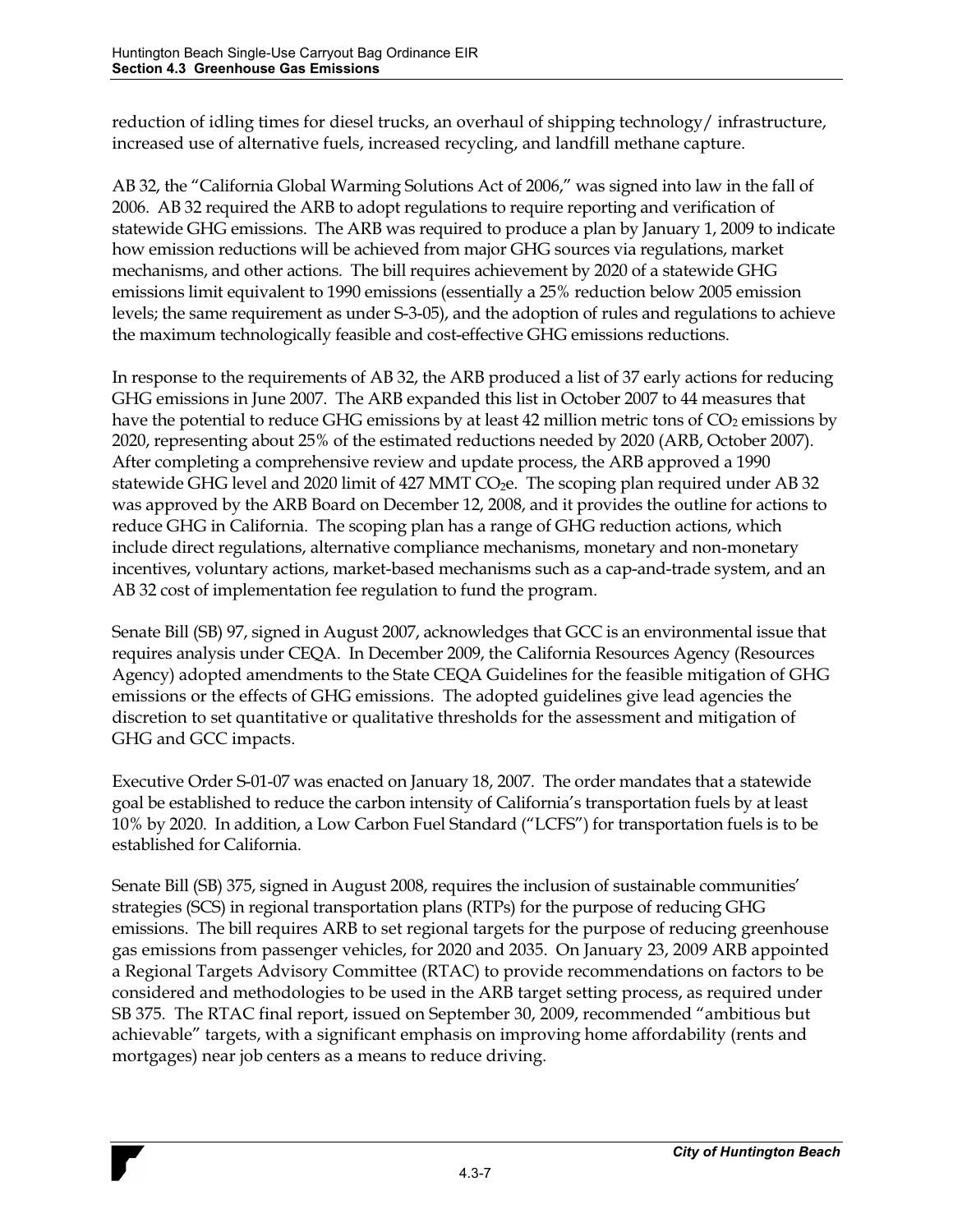For more information on the Senate and Assembly bills, Executive Orders, and reports discussed above, and to view reports and research referenced above, please refer to the following websites: www.climatechange.ca.gov and http://www.arb.ca.gov/cc/cc.htm.

Local Regulations and CEQA Requirements**.** Pursuant to the requirements of SB 97, the Resources Agency adopted amendments to the *CEQA Guidelines* for the feasible mitigation of GHG emissions and analysis of the effects of GHG emissions. The adopted *CEQA Guidelines* provide regulatory guidance on the analysis and mitigation of GHG emissions in CEQA documents, while giving lead agencies the discretion to set quantitative or qualitative thresholds for the assessment and mitigation of GHGs and climate change impacts. To date, the Bay Area Air Quality Management District (BAAQMD), the South Coast Air Quality Management District (SCAQMD), and the San Joaquin Air Pollution Control District (SJVAPCD) have adopted significance thresholds for GHGs. The SCAQMD threshold, which was adopted in December 2008, considers emissions of over 10,000 metric tons  $CO<sub>2</sub>e$  /year to be significant. However, the SCAQMD's threshold applies only to stationary sources and is expressly intended to apply only when the SCAQMD is the CEQA lead agency. Although not yet adopted, staff of the SCAQMD has proposed a project-level threshold of 4.8 metric tons  $CO<sub>2</sub>e$ per service population (defined to include both residents and employees) per year for use in the South Coast region (SCAQMD, "Proposed Tier 4 Performance Standards, September 2010 and personal communication Ian MacMillan, Program Supervisor - CEQA Intergovernmental Review, SCAQMD on December 29, 2011). The City of Huntington Beach has utilized this threshold for other CEQA documents (i.e., Beach & Ellis Mixed Use Project EIR, September 2011) and this "efficiency' metric threshold is derived from statewide compliance with AB 32. Therefore, the SCAQMD recommended threshold is reasonable to use for this analysis. Note that no air district has the power to establish definitive thresholds that will completely relieve a lead agency of the obligation to determine significance on a case-by-case basis for a specific project.

## **4.3.2 Impact Analysis**

**a. Methodology and Significance Thresholds.** Pursuant to the requirements of SB 97, the Resources Agency adopted amendments to the State CEQA Guidelines for the feasible mitigation of GHG emissions or the effects of GHG emissions in March 2010. These guidelines are used in evaluating the cumulative significance of GHG emissions from the proposed project. According to the adopted CEQA Guidelines, impacts related to GHG emissions from the proposed project would be significant if the project would:

- *Generate greenhouse gas emissions, either directly or indirectly, that may have a significant impact on the environment; and/or*
- *Conflict with an applicable plan, policy or regulation adopted for the purpose of reducing the emissions of greenhouse gases.*

The vast majority of individual projects do not generate sufficient GHG emissions to create a project-specific impact through a direct influence to climate change; therefore, the issue of climate change typically involves an analysis of whether a project's contribution towards an impact is cumulatively considerable. "Cumulatively considerable" means that the incremental effects of an individual project are significant when viewed in connection with the effects of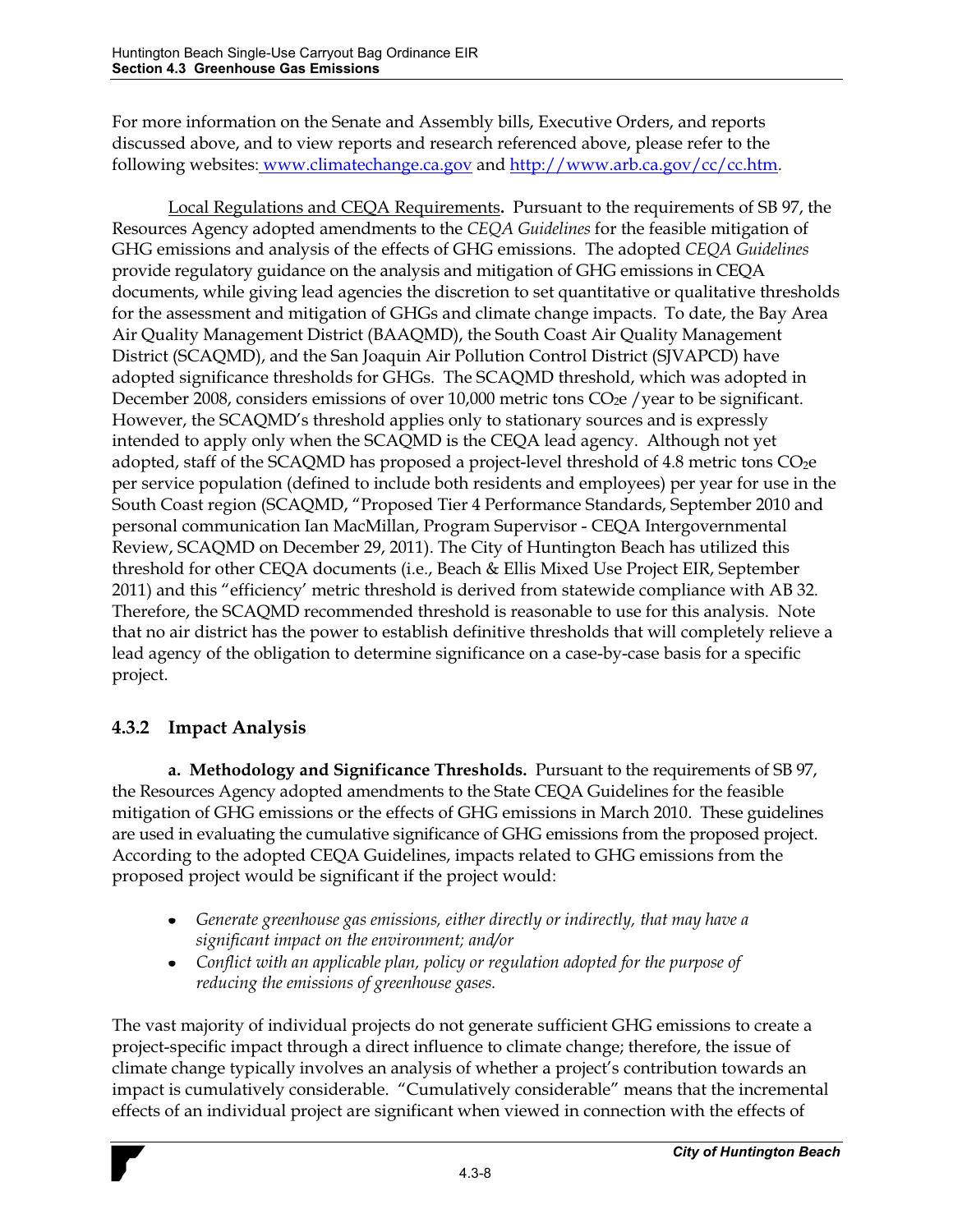past projects, other current projects, and probable future projects (CEQA Guidelines, Section 15355).

The *CEQA Guidelines* are used in evaluating the cumulative significance of GHG emissions from the proposed project. As described by *CEQA Guidelines* Section 15064.4, a lead agency shall have discretion to determine, in the context of a particular project, whether to:

- *1. Use a model or methodology to quantify greenhouse gas emissions resulting from a project, and which model or methodology to use. The lead agency has discretion to select the model or methodology it considers most appropriate provided it supports its decision with substantial evidence. The lead agency should explain the limitations of the particular model or methodology selected for use; and/or*
- *2. Rely on a qualitative analysis or performance based standards.*

Further, a lead agency should consider the following factors, among others, when assessing the significance of impacts from greenhouse gas emissions on the environment:

- *1. The extent to which the project may increase or reduce greenhouse gas emissions as compared to the existing environmental setting;*
- *2. Whether the project emissions exceed a threshold of significance that the lead agency determines applies to the project; and*
- *3. The extent to which the project complies with regulations or requirements adopted to implement a statewide, regional, or local plan for the reduction or mitigation of greenhouse gas emissions. Such requirements must be adopted by the relevant public*  agency through a public review process and must reduce or mitigate the project's *incremental contribution of greenhouse gas emissions. If there is substantial evidence that the possible effects of a particular project are still cumulatively considerable notwithstanding compliance with the adopted regulations or requirements, an EIR must be prepared for the project.*

Although the proposed Single-Use Carryout Bag Ordinance would not involve any specific development project or change any land use designations, this section provides a quantitative analysis to estimate GHG emissions.

The majority of individual projects do not generate sufficient GHG emissions to create a projectspecific impact through a direct influence to global climate change; therefore, the issue of climate change typically involves an analysis of whether a project's contribution towards an impact is cumulatively considerable. "Cumulatively considerable" means that the incremental effects of an individual project are significant when viewed in connection with the effects of past projects, other current projects, and probable future projects (CEQA Guidelines, Section 15355).

For future projects, the significance of GHG emissions may be evaluated based on locally adopted quantitative thresholds, or consistency with a regional GHG reduction plan (such as a Climate Action Plan). The City of Huntington Beach has not adopted a GHG reduction plan;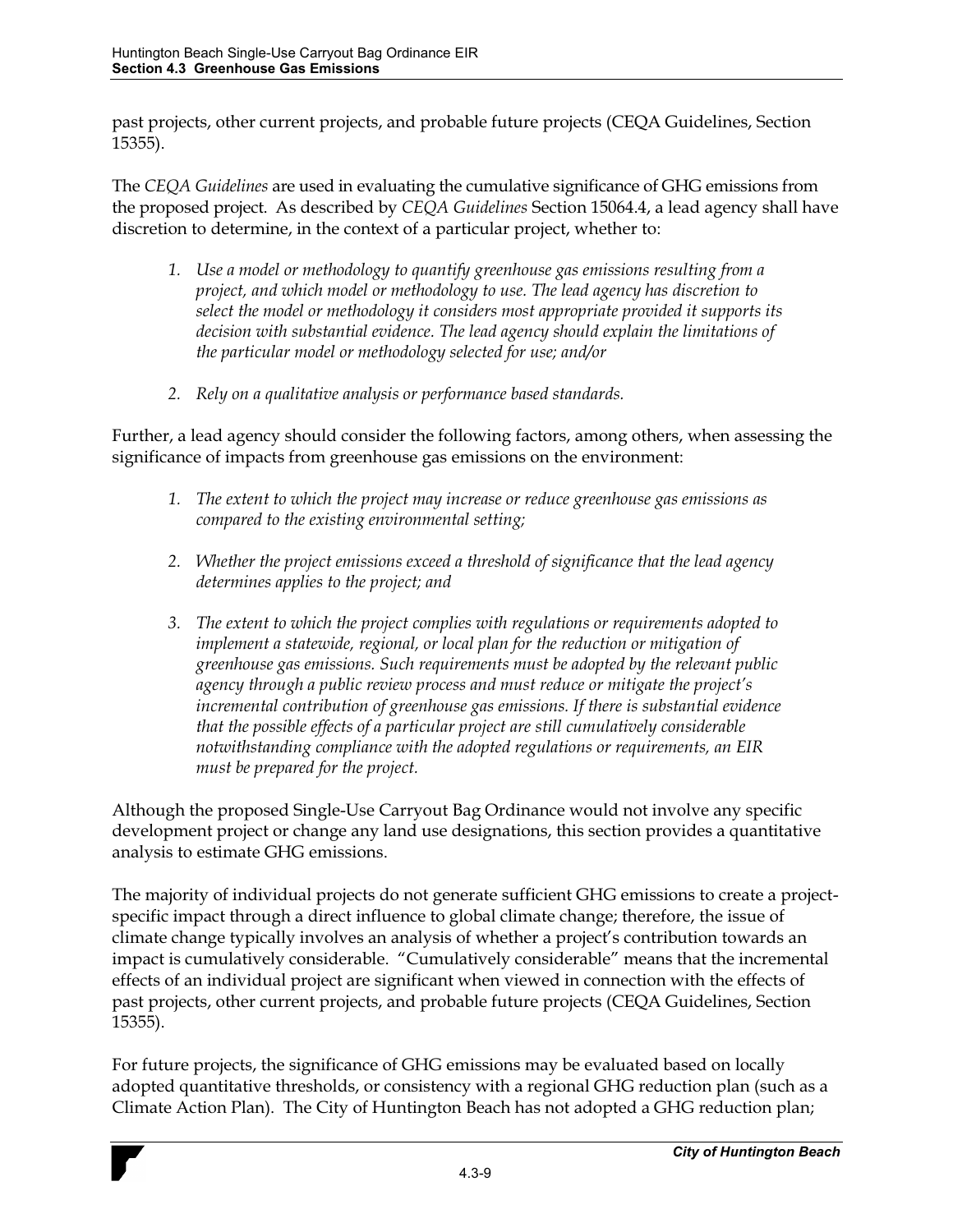therefore, the proposed Single-Use Carryout Bag Ordinance is evaluated based on the  $SCAQMD's$  project-level threshold of 4.8 metric tons  $CO<sub>2</sub>e$  per service population (defined to include both residents and employees) per year (SCAQMD, "Proposed Tier 4 Performance Standards, September 2010).

The proposed Ordinance would have a significant impact related to GHG emissions if the GHG emissions would result in more than 4.8 metric tons of  $CO<sub>2</sub>E$  units per service population (residents and employees) per year. In addition, impacts would be significant if the proposed Ordinance would be inconsistent with any of the applicable greenhouse gas emissions reductions strategies.

### **b. Project Impacts and Mitigation Measures.**

**Impact GHG-1 The proposed Single-Use Carryout Bag Ordinance would reduce the number of single-use carryout bags used in Huntington Beach and promote reusable bags, which are intended to be used multiple times. Implementation of the proposed Ordinance would incrementally increase GHG emissions compared to existing conditions. However, emissions would not exceed recommended SCAQMD thresholds and would not conflict with any applicable plan, policy or regulation of an agency adopted for the purpose of reducing the emissions of greenhouse gases. Impacts would be Class III,** *less than significant***.** 

The intent of the proposed Single-Use Carryout Bag Ordinance is to reduce the use of single-use carryout bags, and to promote the use of reusable bags by Huntington Beach retail customers. As such, the proposed Ordinance would incrementally reduce the number of single-use plastic carryout bags that are manufactured and incrementally increase the number of single-use paper and reusable bags that are manufactured, transported, and disposed of compared to existing conditions.

As described in the *Setting*, through the manufacturing, transportation, and disposal, each single-use paper bag results in 3.3 times the emissions compared to the manufacturing, transportation and disposal of a single-use plastic bag. If only used once, the manufacturing, use and disposal of a reusable LDPE carryout bag results in 2.6 times the GHG emissions of a single-use HDPE plastic bag (Stephen L. Joseph, 2009; AEA Technology, 2005; Ecobilan, 2004; and Green Cities California MEA, 2010). Thus, on a per bag basis, single-use plastic bags have less impact than single-use paper and reusable carryout bags. However, reusable carryout bags are intended to be used multiple times. With reuse of carryout bags, fewer total carryout bags would need to be manufactured, transported or disposed of compared to the existing processing activities of single-use plastic bags. As described in Section 4.1, *Air Quality*, as a result of the proposed Ordinance, existing plastic bags used in Huntington Beach (102 million annually) would be replaced by an estimated 46 million single-use paper bags and one million reusable bags; an estimated 5.1 million single-use plastic bags would remain in circulation (refer to Table 4.1-4). This represents a 95% reduction in single-use plastic bags and a 49% reduction in all types of carryout bags (including plastic, single-use paper, and reusable).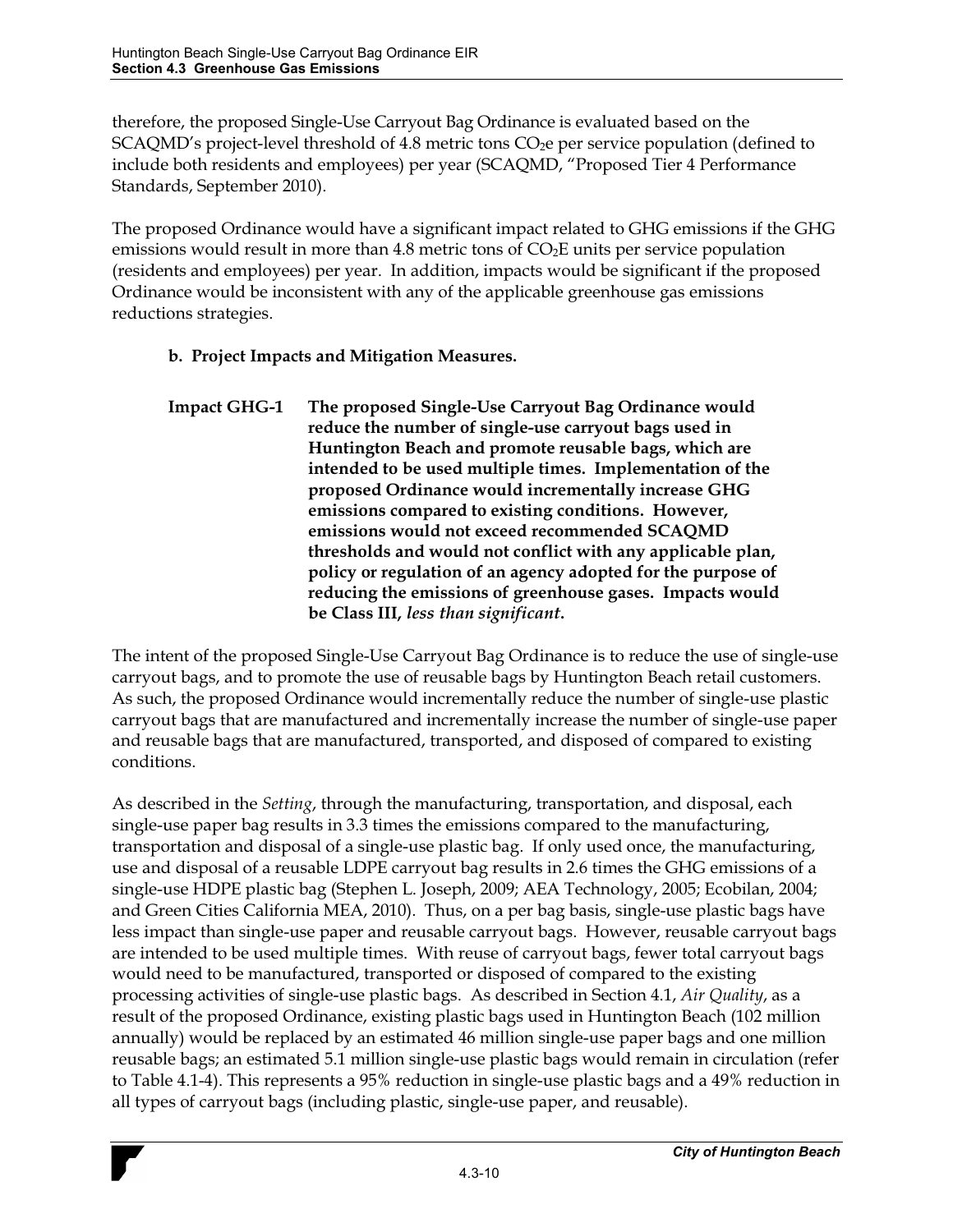Table 4.3-3 provides an estimate of GHG emissions that would result from switching from plastic bags to paper and reusable carryout bags in Huntington Beach associated with the implementation of the proposed Single-Use Carryout Bag Ordinance. Although the total number of carryout bags would be reduced by approximately 50 million bags per year, as a result of the increase of single-use paper bags, GHG emissions associated with the manufacturing, transport, and disposal of carryout bags would increase by an estimated 0.015 CO<sub>2</sub>e per person per year compared to existing conditions.

| <b>Bag Type</b>       | <b>Estimated</b><br><b>Number of Bags</b><br>Used per Year* | <b>GHG Impact</b><br>Rate per Bag | $CO2e$ (metric tons)                 | CO <sub>2</sub> e per<br>year (metric<br>tons) | $CO2$ e<br>per<br>Person <sup>3</sup> |
|-----------------------|-------------------------------------------------------------|-----------------------------------|--------------------------------------|------------------------------------------------|---------------------------------------|
| Single-use<br>Plastic | 5,109,917                                                   | 1.0                               | 0.04 per 1,500 bags**                | 136                                            | 0.0007                                |
| Single-use<br>Paper   | 45,989,254                                                  | 2.97 <sup>1</sup>                 | $0.1188$ per 1,000 bags <sup>1</sup> | 5,464                                          | 0.029                                 |
| Reusable              | 982.676                                                     | 2.6                               | 0.104 per 1,000 bags***              | 102 <sub>2</sub>                               | 0.0005                                |
| <b>Total</b>          |                                                             |                                   | 5.702                                | 0.030                                          |                                       |
| <b>Existing</b>       |                                                             |                                   | 2,725                                | 0.014                                          |                                       |
| <b>Net Change</b>     |                                                             |                                   | 2,977                                | 0.015                                          |                                       |

**Table 4.3-3 Estimated Greenhouse Gas Emissions from Carryout Bags in Huntington Beach**

*CO2e = Carbon Dioxide Equivalent units* 

*¹ 10% reduction (from a rate of 3.3) based on Santa Clara County Negative Declaration (SCH# 2009102095) October 2010*  and Sunnyvale Carryout Bag Ordinance Final EIR, December 2011 based on Environmental Defense Fund's Paper *Calculator.* 

*\*\* Based on Boustead Report, 2007; Santa Monica Single-use Carryout Bag Ordinance Final EIR, January 2011.* 

\*\*\*Based on AEA Technology "Scottish Report, 2005; Santa Monica Single-use Carryout Bag Ordinance Final EIR, January *2011.* 

*<sup>3</sup> Emissions per person are divided by the existing population of Huntington Beach - 191,677* 

The increase in GHG emissions associated with the manufacturing, transportation and disposal of carryout bags used in Huntington Beach as a result of the proposed Ordinance would be approximately  $0.015 \text{ CO}_2$ e per person per year (or a total of approximately 2,977  $\text{CO}_2$ e per year). This represents approximately 0.0006% of California's statewide GHG inventory of 492 million CO<sub>2</sub>e per year. The proposed Ordinance's net increase of about 0.015 metric tons CO<sub>2</sub>e per person per year compared to existing conditions  $(0.014 \text{ CO}_2$ e per person per year) would not exceed the  $SCAQMD's 4.8$  metric tons  $CO<sub>2</sub>e$  per person per year threshold.

The proposed Ordinance would also be generally consistent with applicable regulations or plans addressing greenhouse gas reductions. As indicated above, the CAT published the Climate Action Team Report (the "2006 CAT Report") in March 2006. The CAT Report identifies a recommended list of strategies that the State could pursue to reduce climate change

*<sup>\*</sup> refer to Table 4.1-4 in Section 4.1, Air Quality.*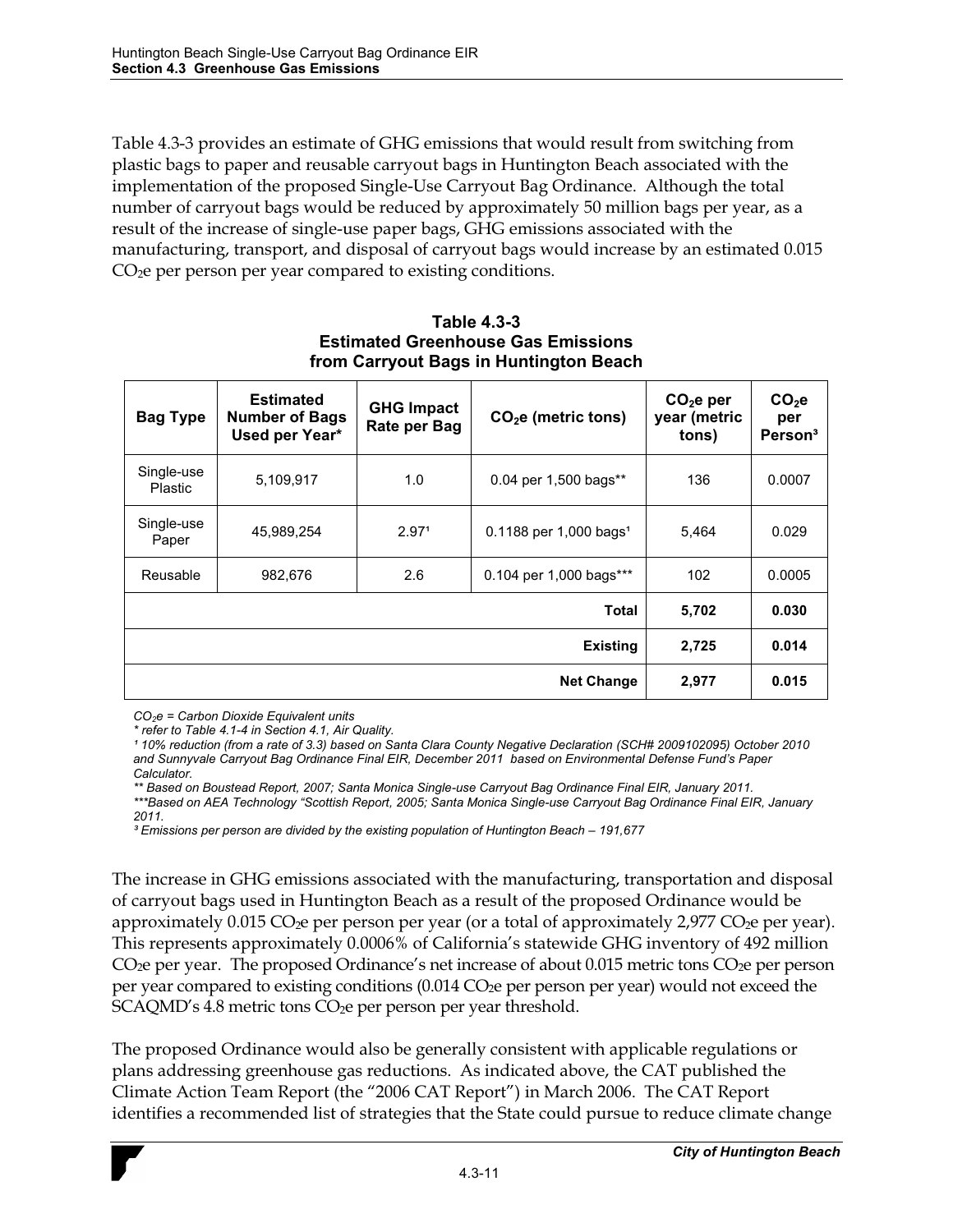greenhouse gas emissions. The CAT strategies are recommended to reduce GHG emissions at a statewide level to meet the goals of the Executive Order S-3-05. These are strategies that could be implemented by various State agencies to ensure that the Governor's targets are met and can be met with existing authority of the State agencies. In addition, in 2008 the California Attorney General published The California Environmental Quality Act Addressing Global Warming Impacts at the Local Agency Level (Office of the California Attorney General, Global Warming Measures Updated May 21, 2008). This document provides information that may be helpful to local agencies in carrying out their duties under CEQA as they relate to global warming. Included in this document are various measures that may reduce the global warming related impacts of a project. Tables 4.3-4 and 4.3-5 illustrate that the proposed Ordinance would be consistent with the GHG reduction strategies set forth by the 2006 CAT Report as well as the 2008 Attorney General's Greenhouse Gas Reduction Measures.

| Table 4.3-4                                                          |
|----------------------------------------------------------------------|
| <b>Proposed Ordinance Consistency with Applicable Climate Action</b> |
| <b>Team Greenhouse Gas Emission Reduction Strategies</b>             |

| <b>Strategy</b>                                                                                                                                                                                                                                                                          | <b>Project Consistency</b>                                                                                                                                                                                                                                    |  |  |
|------------------------------------------------------------------------------------------------------------------------------------------------------------------------------------------------------------------------------------------------------------------------------------------|---------------------------------------------------------------------------------------------------------------------------------------------------------------------------------------------------------------------------------------------------------------|--|--|
| <b>California Air Resources Board</b>                                                                                                                                                                                                                                                    |                                                                                                                                                                                                                                                               |  |  |
| <b>Vehicle Climate Change Standards</b>                                                                                                                                                                                                                                                  | <b>Consistent</b>                                                                                                                                                                                                                                             |  |  |
| AB 1493 (Pavley) required the state to develop and adopt<br>regulations that achieve the maximum feasible and cost-<br>effective reduction of climate change emissions emitted by<br>passenger vehicles and light duty trucks. Regulations were<br>adopted by the ARB in September 2004. | The trucks that deliver carryout bags to and from Huntington<br>Beach on public roadways would be in compliance with ARB<br>vehicle standards that are in effect at the time of vehicle<br>purchase.                                                          |  |  |
| <b>Diesel Anti-Idling</b>                                                                                                                                                                                                                                                                | <b>Consistent</b>                                                                                                                                                                                                                                             |  |  |
| The ARB adopted a measure to limit diesel-fueled<br>commercial motor vehicle idling in July 2004.                                                                                                                                                                                        | Current State law restricts diesel truck idling to five minutes or<br>less. Diesel trucks operating from and making deliveries to<br>Huntington Beach are subject to this state-wide law.                                                                     |  |  |
| <b>Alternative Fuels: Biodiesel Blends</b>                                                                                                                                                                                                                                               | <b>Consistent</b>                                                                                                                                                                                                                                             |  |  |
| ARB would develop regulations to require the use of 1 to<br>4% biodiesel displacement of California diesel fuel.                                                                                                                                                                         | The diesel vehicles that deliver carryout bags to and from<br>Huntington Beach on public roadways could utilize this fuel<br>once it is commercially available.                                                                                               |  |  |
| <b>Alternative Fuels: Ethanol</b>                                                                                                                                                                                                                                                        | Consistent                                                                                                                                                                                                                                                    |  |  |
| Increased use of E-85 fuel.                                                                                                                                                                                                                                                              | Truck drivers delivering carryout bags could choose to purchase<br>flex-fuel vehicles and utilize this fuel once it is commercially<br>available regionally and locally.                                                                                      |  |  |
| <b>Heavy-Duty Vehicle Emission Reduction Measures</b>                                                                                                                                                                                                                                    | <b>Consistent</b>                                                                                                                                                                                                                                             |  |  |
| Increased efficiency in the design of heavy duty vehicles<br>and an education program for the heavy duty vehicle<br>sector.                                                                                                                                                              | The heavy-duty trucks that deliver carryout bags to and from<br>Huntington Beach on public roadways would be subject to all<br>applicable ARB efficiency standards that are in effect at the time<br>of vehicle manufacture.                                  |  |  |
| <b>Achieve 50% Statewide Diversion Goal</b>                                                                                                                                                                                                                                              | Consistent                                                                                                                                                                                                                                                    |  |  |
| Achieving the State's 50% waste diversion mandate as<br>established by the Integrated Waste Management Act of<br>1989, (AB 939, Sher, Chapter 1095, Statutes of 1989), will<br>reduce climate change emissions associated with energy                                                    | As of 2006, which represents the most recent data available,<br>the City of Huntington Beach maintained a 71 % diversion rate<br>from the Orange County landfills, which exceeds the AB 939<br>requirement of 50 percent diversion of solid waste by the Year |  |  |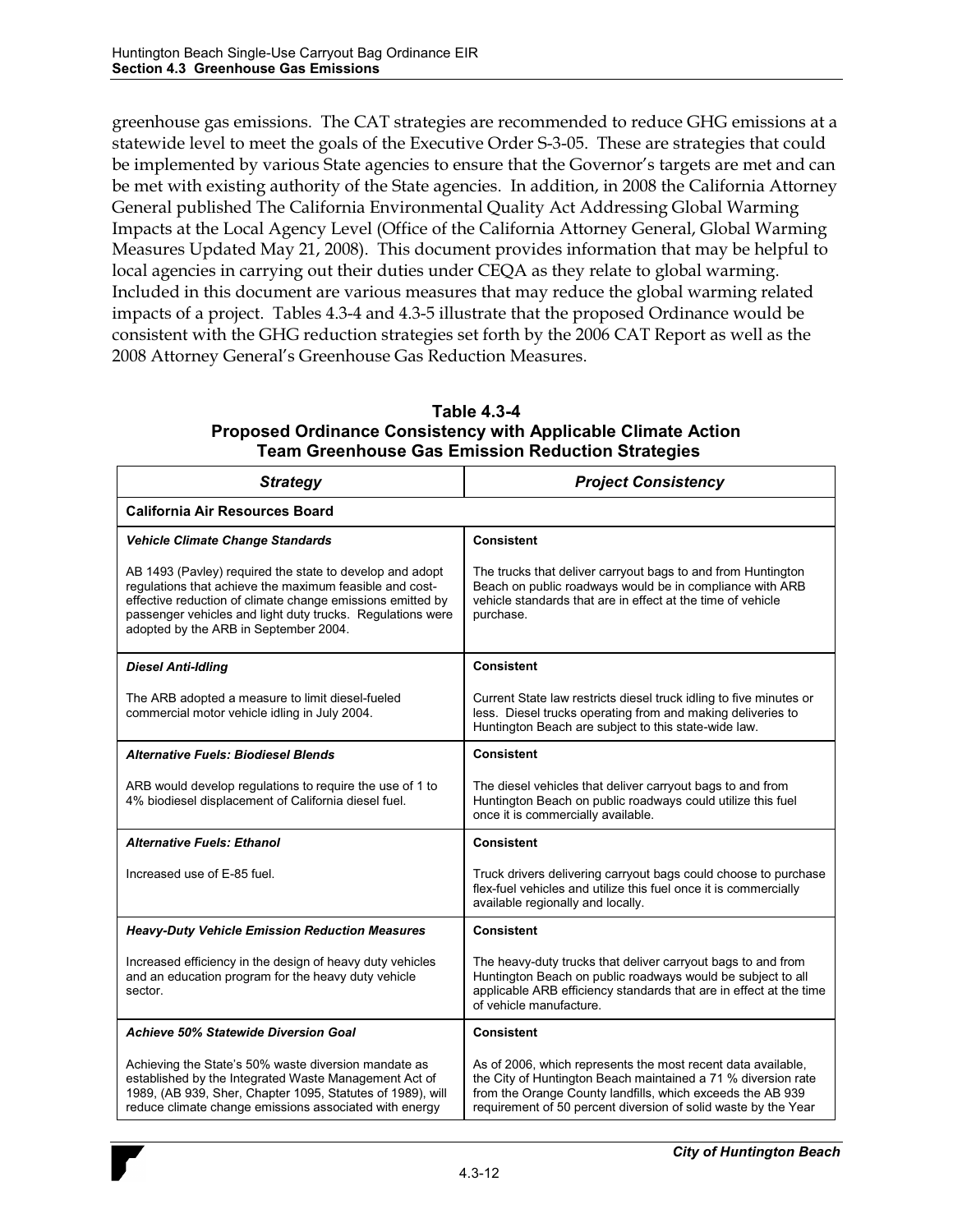#### **Table 4.3-4 Proposed Ordinance Consistency with Applicable Climate Action Team Greenhouse Gas Emission Reduction Strategies**

| <b>Strategy</b>                                                                                                                                                                                                   | <b>Project Consistency</b>                                                                                                                                                                                                                                                                                                                                                                                                                                                                                                                                                                                                                                                                                                             |
|-------------------------------------------------------------------------------------------------------------------------------------------------------------------------------------------------------------------|----------------------------------------------------------------------------------------------------------------------------------------------------------------------------------------------------------------------------------------------------------------------------------------------------------------------------------------------------------------------------------------------------------------------------------------------------------------------------------------------------------------------------------------------------------------------------------------------------------------------------------------------------------------------------------------------------------------------------------------|
| intensive material extraction and production as well as<br>methane emission from landfills. A diversion rate of 48%<br>has been achieved on a statewide basis. Therefore, a 2%<br>additional reduction is needed. | 2000 (CIWMB, 2006). In addition, SB 1016 established a per-<br>capita disposal rate as the instrument of measurement. The City<br>of Huntington Beach is subject to a per resident disposal rate<br>target of 10.4 pounds per person per day (PPD). According to<br>data from annual reports submitted by the City and published by<br>CalRecycle, the City's PPD rate dropped from 5.5 in 2007 to 4.6<br>in 2009, demonstrating compliance with SB 1016.<br>Any disposal of carryout bags would be required to adhere to<br>the existing standards. The proposed Ordinance would also<br>assist by promoting reusable carryout bags, thus reducing the<br>amount of solid waste generated in the form of single-use<br>carryout bags. |
| Zero Waste - High Recycling                                                                                                                                                                                       | <b>Consistent</b>                                                                                                                                                                                                                                                                                                                                                                                                                                                                                                                                                                                                                                                                                                                      |
| Efforts to exceed the 50% mandate would allow for<br>additional reductions in climate change emissions.                                                                                                           | As described above, the City exceeds the 50% goal of recycling<br>by diverting 71% of its solid waste and the City also has<br>achieved a PPD rate of 4.6 in 2009 thus demonstrating<br>compliance with SB 1016. The proposed Ordinance would<br>assist by promoting reusable carryout bags, thus reducing the<br>amount of solid waste generated in the form of single-use<br>carryout bags. The Ordinance would also shift single-use bag<br>consumption from plastic to paper. This would increase<br>recycling of single-use bags because paper bags are recycled<br>by services provided to each residence and workplace in the<br>City. Consumer access to plastic bag recycling opportunities is<br>limited.                    |
| <b>Energy Commission (CEC)</b>                                                                                                                                                                                    |                                                                                                                                                                                                                                                                                                                                                                                                                                                                                                                                                                                                                                                                                                                                        |
| <b>Fuel-Efficient Replacement Tires &amp; Inflation Programs</b>                                                                                                                                                  | <b>Consistent</b>                                                                                                                                                                                                                                                                                                                                                                                                                                                                                                                                                                                                                                                                                                                      |
| State legislation established a statewide program to<br>encourage the production and use of more efficient tires.                                                                                                 | Carryout bag delivery drivers could purchase tires for their<br>vehicles that comply with state programs for increased fuel<br>efficiency.                                                                                                                                                                                                                                                                                                                                                                                                                                                                                                                                                                                             |
| <b>Alternative Fuels: Non-Petroleum Fuels</b>                                                                                                                                                                     | <b>Consistent</b>                                                                                                                                                                                                                                                                                                                                                                                                                                                                                                                                                                                                                                                                                                                      |
| Increasing the use of non-petroleum fuels in California's<br>transportation sector, as recommended as recommended<br>in the CEC's 2003 and 2005 Integrated Energy Policy<br>Reports.                              | Carryout bag delivery drivers could purchase alternative fuel<br>vehicles and utilize these fuels once they are commercially<br>available regionally and locally.                                                                                                                                                                                                                                                                                                                                                                                                                                                                                                                                                                      |

### **Table 4.3-5 Proposed Ordinance Consistency with Applicable Attorney General Greenhouse Gas Reduction Measures**

| <b>Strategy</b>                                                                             | <b>Project Consistency</b>                                                                                                      |
|---------------------------------------------------------------------------------------------|---------------------------------------------------------------------------------------------------------------------------------|
| <b>Transportation-Related Emissions</b>                                                     |                                                                                                                                 |
| <b>Diesel Anti-Idling</b>                                                                   | Consistent                                                                                                                      |
| Set specific limits on idling time for commercial vehicles,<br>including delivery vehicles. | Currently, the CARB's Airborne Toxic Control Measure (ATCM)<br>to Limit Diesel-Fueled Commercial Motor Vehicle Idling restricts |